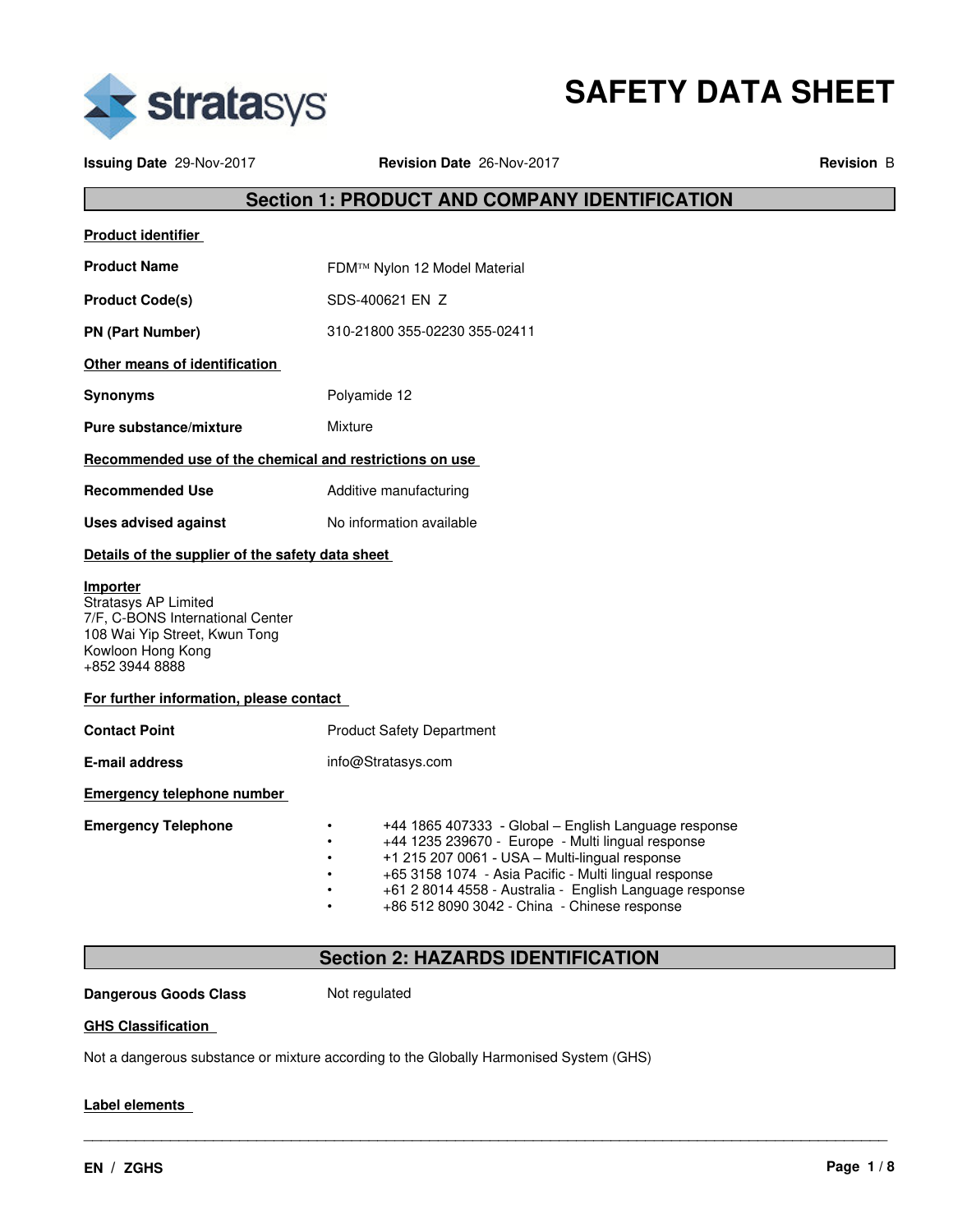#### **Other hazards**

No protective equipment is needed under normal use conditions. If exposure limits are exceeded or irritation is experienced,

ventilation and evacuation may be required

If small particles are generated during further processing, handling, or by other means, combustible dust concentrations in air may form

\_\_\_\_\_\_\_\_\_\_\_\_\_\_\_\_\_\_\_\_\_\_\_\_\_\_\_\_\_\_\_\_\_\_\_\_\_\_\_\_\_\_\_\_\_\_\_\_\_\_\_\_\_\_\_\_\_\_\_\_\_\_\_\_\_\_\_\_\_\_\_\_\_\_\_\_\_\_\_\_\_\_\_\_\_\_\_\_\_\_\_\_\_

See section 7 for more information See section 8 for more information No information available

# **Section 3: COMPOSITION/INFORMATION ON INGREDIENTS**

#### **Substance**

Not applicable

#### **Mixture** .

| Chemical name                      | AS Nc<br>$\overline{\phantom{a}}$ | eight.<br>70 |
|------------------------------------|-----------------------------------|--------------|
| Non-hazar<br>naredients :<br>.aous | .<br>oprietary                    | salance      |

# **Section 4: FIRST AID MEASURES**

#### **Description of first aid measures**

| <b>Inhalation</b>                                                          | Remove to fresh air.                                                                                                 |  |
|----------------------------------------------------------------------------|----------------------------------------------------------------------------------------------------------------------|--|
| Eye contact                                                                | Rinse thoroughly with plenty of water for at least 15 minutes, lifting lower and upper eyelids.<br>Consult a doctor. |  |
| Skin contact                                                               | Wash skin with soap and water when in contact with molten residues.                                                  |  |
| Ingestion                                                                  | Drink plenty of water. Do not induce vomiting without medical advice. Call a doctor<br>immediately.                  |  |
| Most important symptoms and effects, both acute and delayed                |                                                                                                                      |  |
| Symptoms                                                                   | None known.                                                                                                          |  |
| Indication of any immediate medical attention and special treatment needed |                                                                                                                      |  |
| <b>Note to doctors</b>                                                     | Treat symptomatically.                                                                                               |  |
|                                                                            |                                                                                                                      |  |
|                                                                            |                                                                                                                      |  |

# **Section 5: FIRE-FIGHTING MEASURES**

| <b>Suitable Extinguishing Media</b>           |                                                                          |  |
|-----------------------------------------------|--------------------------------------------------------------------------|--|
| <b>Suitable Extinguishing Media</b>           | Foam. Water. Carbon dioxide (CO2). Dry chemical. Alcohol resistant foam. |  |
| Unsuitable extinguishing media                | None known.                                                              |  |
| Specific hazards arising from the chemical    |                                                                          |  |
| Specific hazards arising from the<br>chemical | None known.                                                              |  |
| Special protective actions for fire-fighters  |                                                                          |  |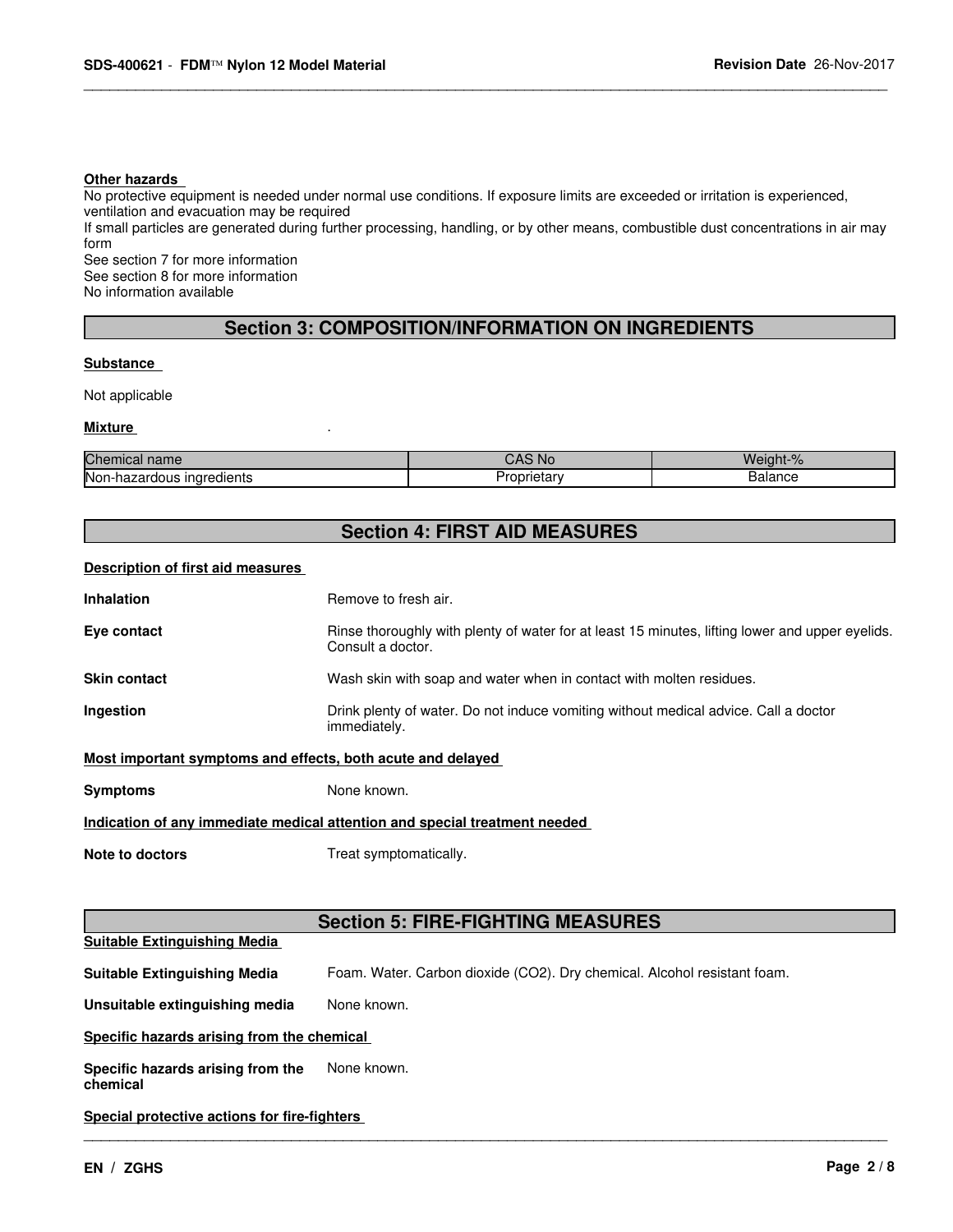| Special protective equipment for<br>fire-fighters                     | Firefighters should wear self-contained breathing apparatus and full firefighting turnout<br>gear. Use personal protection equipment.                                                                                                                               |  |
|-----------------------------------------------------------------------|---------------------------------------------------------------------------------------------------------------------------------------------------------------------------------------------------------------------------------------------------------------------|--|
|                                                                       | <b>Section 6: ACCIDENTAL RELEASE MEASURES</b>                                                                                                                                                                                                                       |  |
|                                                                       | Personal precautions, protective equipment and emergency procedures                                                                                                                                                                                                 |  |
| <b>Personal precautions</b>                                           | Use personal protective equipment as required. Avoid contact with skin and eyes. Remove<br>all sources of ignition. Sweep up to prevent slipping hazard.                                                                                                            |  |
| For emergency responders                                              | Use personal protection recommended in Section 8.                                                                                                                                                                                                                   |  |
| <b>Environmental precautions</b>                                      |                                                                                                                                                                                                                                                                     |  |
| <b>Environmental precautions</b>                                      | Do not flush into surface water or sanitary sewer system. Keep out of waterways.                                                                                                                                                                                    |  |
| Methods and material for containment and cleaning up                  |                                                                                                                                                                                                                                                                     |  |
| <b>Methods for containment</b>                                        | Prevent further leakage or spillage if safe to do so.                                                                                                                                                                                                               |  |
| Methods for cleaning up                                               | Pick up and transfer to properly labelled containers.                                                                                                                                                                                                               |  |
| Precautions to prevent secondary hazards                              |                                                                                                                                                                                                                                                                     |  |
| Prevention of secondary hazards                                       | Prevent dust cloud. Avoid dust accumulation in enclosed space. May form combustible dust<br>concentrations in air if small particles are generated during further processing, handling or<br>by other means. Remove all sources of ignition.                        |  |
|                                                                       | <b>Section 7: HANDLING AND STORAGE</b>                                                                                                                                                                                                                              |  |
| <b>Precautions for safe handling</b>                                  |                                                                                                                                                                                                                                                                     |  |
| Advice on safe handling                                               | Use personal protection equipment. Avoid contact with skin and eyes, when handling<br>melted filament. If small particles are generated during further processing, handling, or by<br>other means, combustible dust concentrations in air may form. Use respirator. |  |
| Conditions for safe storage, including any incompatibilities          |                                                                                                                                                                                                                                                                     |  |
| <b>Storage Conditions</b>                                             | Keep containers tightly closed in a dry, cool and well-ventilated place.                                                                                                                                                                                            |  |
| Incompatible materials                                                | Oxidising agent. Strong bases.                                                                                                                                                                                                                                      |  |
|                                                                       | <b>Section 8: EXPOSURE CONTROLS/PERSONAL PROTECTION</b>                                                                                                                                                                                                             |  |
| <b>Control parameters</b>                                             |                                                                                                                                                                                                                                                                     |  |
| <b>Exposure Limits</b>                                                | This product, as supplied, does not contain any hazardous materials with occupational<br>exposure limits established by the region specific regulatory bodies.                                                                                                      |  |
| <b>Biological occupational exposure</b><br>limits                     | Not applicable.                                                                                                                                                                                                                                                     |  |
| <b>Appropriate engineering controls</b>                               |                                                                                                                                                                                                                                                                     |  |
| <b>Engineering controls</b>                                           | If dust is generated during further processing provide exhaust ventilation.                                                                                                                                                                                         |  |
| Individual protection measures, such as personal protective equipment |                                                                                                                                                                                                                                                                     |  |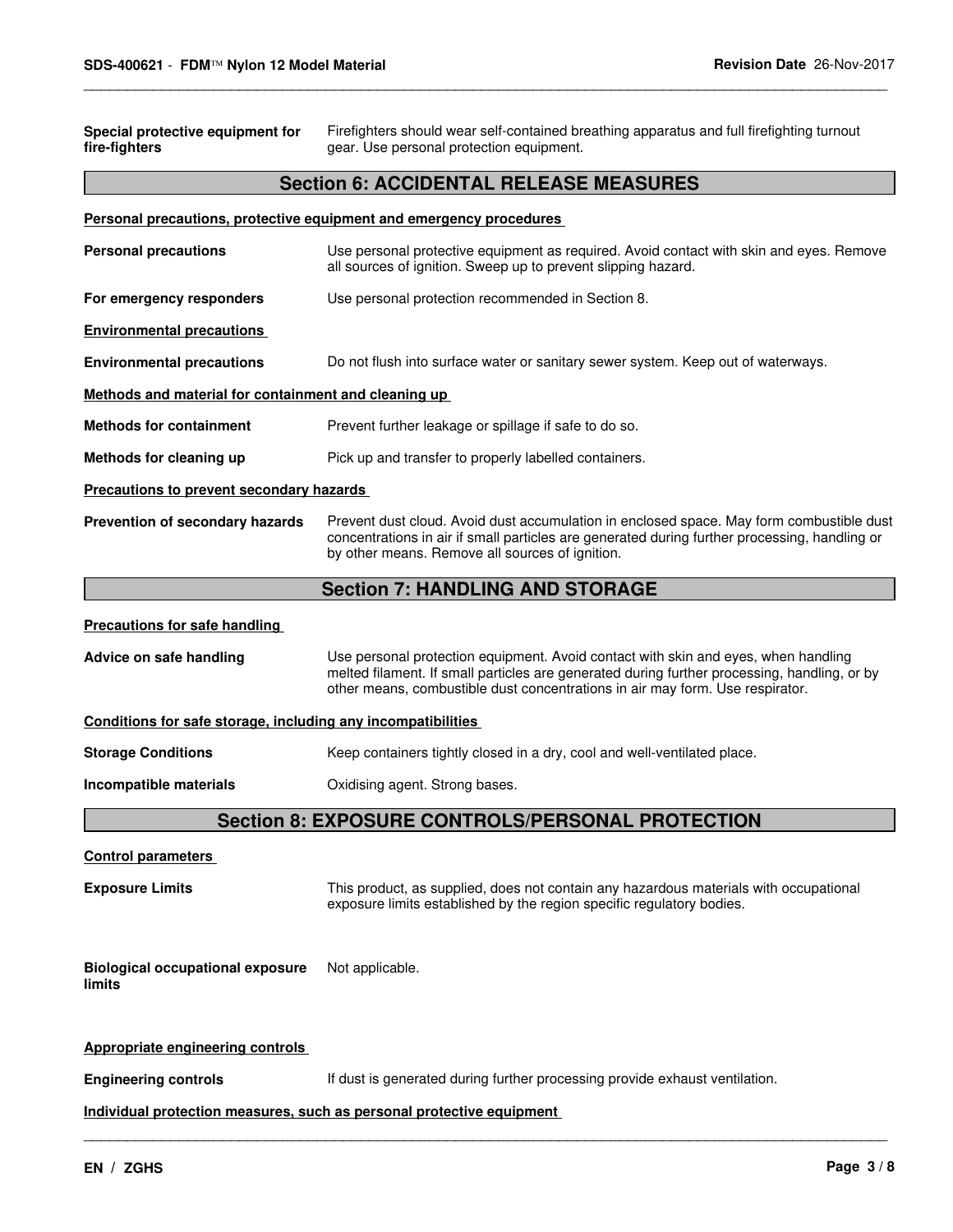| Goggles. Safety glasses with side-shields.                              |
|-------------------------------------------------------------------------|
| Impervious clothing.                                                    |
| Minimise dust generation and accumulation. Wear respiratory protection. |
| No information available.                                               |
|                                                                         |

# **Section 9: PHYSICAL AND CHEMICAL PROPERTIES**

\_\_\_\_\_\_\_\_\_\_\_\_\_\_\_\_\_\_\_\_\_\_\_\_\_\_\_\_\_\_\_\_\_\_\_\_\_\_\_\_\_\_\_\_\_\_\_\_\_\_\_\_\_\_\_\_\_\_\_\_\_\_\_\_\_\_\_\_\_\_\_\_\_\_\_\_\_\_\_\_\_\_\_\_\_\_\_\_\_\_\_\_\_

#### **Information on basic physical and chemical properties**

**Physical state** Solid<br> **Appearance** Solid Monofilament **Appearance**<br>Odour

**Odour** No information available.<br> **Colour** No information available **Colour** No information available<br> **Odour threshold** Mo information available **No information available** 

#### **Explosive properties** No information available. **Oxidising properties** No information available. **Property Remarks • Method Values Values Remarks • Method <b>pH Remarks** • Method **pH Remarks** • Method **pH pH** No data available None known<br> **Melting point / freezing point** No data available None Known None known **Melting point / freezing point** No data available **None known**<br> **Boiling point / boiling range** No data available None known **Boiling point / boiling range** No data available None known<br>
No data available None known<br>
No data available None known **Evaporation rate No data available None known Flammability (solid, gas)** No data available None known **Flammability Limit in Air Communist Communist Communist Communist Communist Communist Communist Communist Communist Communist Communist Communist Communist Communist Communist Communist Communist Communist Communist Com Upper flammability limit:** No data available **Lower flammability limit** No data available<br>**No data available** No data available **Vapour pressure No data available None known Vapour density No data available and the None known**<br> **Relative density No data available None known**<br>
No data available **Relative density 1980 Control and Architecture Control and None Known Water solubility None known**<br>
No data available 1980 None known Water solubility **Water solubility** No data available None known **Solubility(ies) No data available None known**<br> **Partition coefficient No data available None known**<br>
No data available **None known Partition coefficient Autoignition temperature** Mo data available Mone Known<br> **Decomposition temperature** No data available None Known **Decomposition temperature** No data available **None known**<br>
No data available **None known**<br>
None known **Kinematic viscosity**<br> **Community** No data available None known<br>
No data available None known<br>
None known **Dynamic viscosity**

**Other Information Softening point** No information available **Molecular weight** No information available **VOC Content (%)**<br> **Liquid Density**<br>
No information available **Liquid Density No information available**<br> **Bulk density No information available Particle Size**<br> **Particle Size Distribution**<br>
No information available **Particle Size Distribution** 

# No data available<br>No data available

**No information available** 

# **Section 10: STABILITY AND REACTIVITY**

| None under normal use conditions. |  |  |
|-----------------------------------|--|--|
| <b>Chemical stability</b>         |  |  |
| Stable under normal conditions.   |  |  |
|                                   |  |  |
|                                   |  |  |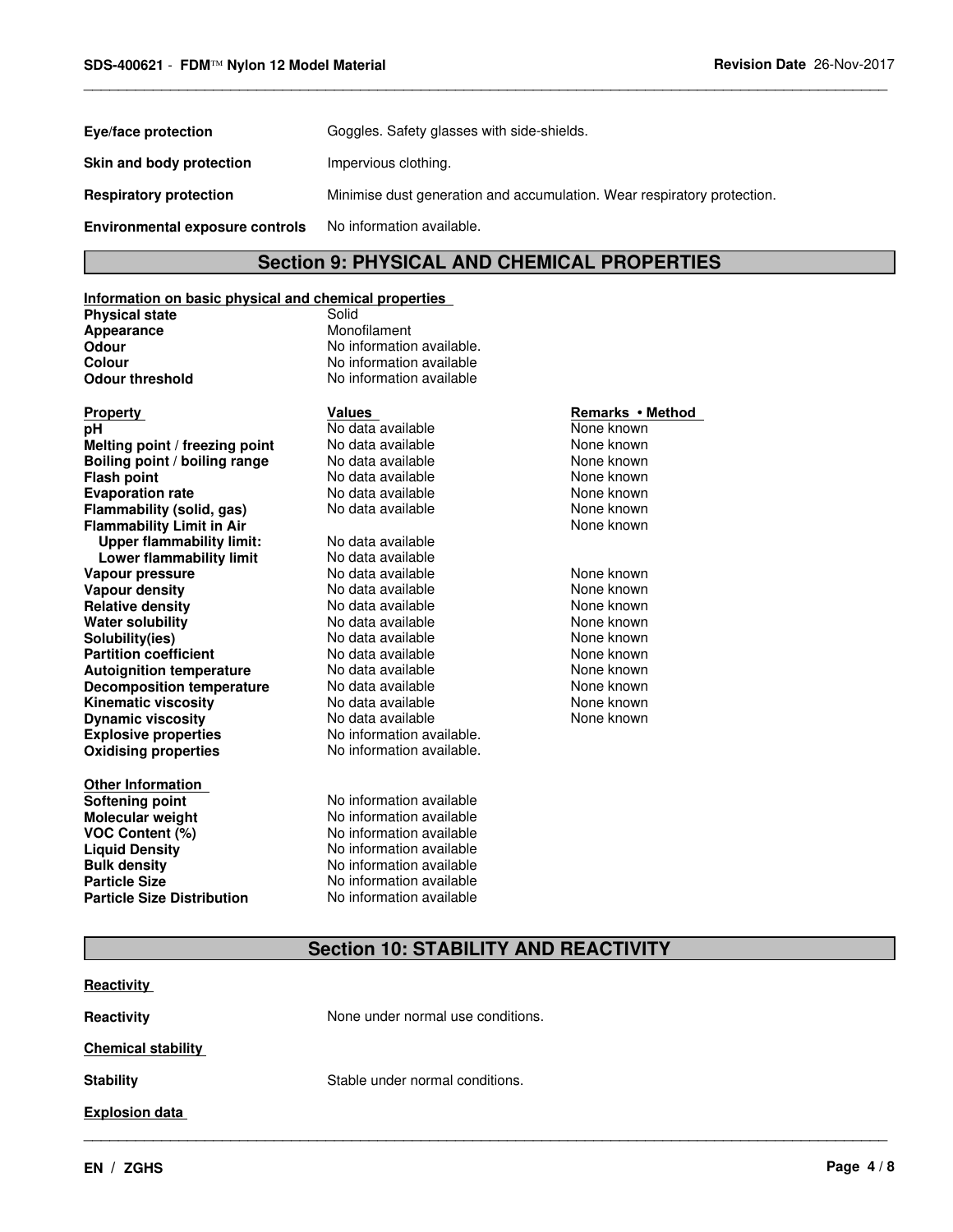| <b>Sensitivity to Mechanical Impact</b>                                 | None.                                                            |
|-------------------------------------------------------------------------|------------------------------------------------------------------|
| <b>Sensitivity to Static Discharge</b>                                  | None.                                                            |
| Possibility of hazardous reactions                                      |                                                                  |
| <b>Possibility of hazardous reactions</b> None under normal processing. |                                                                  |
| <b>Conditions to avoid</b>                                              |                                                                  |
| <b>Conditions to avoid</b>                                              | Excessive heat. To avoid thermal decomposition, do not overheat. |
| Incompatible materials                                                  |                                                                  |
| Incompatible materials                                                  | Oxidising agent. Strong bases.                                   |
| <b>Hazardous decomposition products</b>                                 |                                                                  |

**Hazardous decomposition products** Burning produces obnoxious and toxic fumes. Carbon monoxide. Carbon dioxide (CO2). Aldehydes.

\_\_\_\_\_\_\_\_\_\_\_\_\_\_\_\_\_\_\_\_\_\_\_\_\_\_\_\_\_\_\_\_\_\_\_\_\_\_\_\_\_\_\_\_\_\_\_\_\_\_\_\_\_\_\_\_\_\_\_\_\_\_\_\_\_\_\_\_\_\_\_\_\_\_\_\_\_\_\_\_\_\_\_\_\_\_\_\_\_\_\_\_\_

# **Section 11: TOXICOLOGICAL INFORMATION**

#### **Acute toxicity**

#### **Information on likely routes of exposure**

|          | <b>Product Information</b><br><b>Inhalation</b> | Specific test data for the substance or mixture is not available. |
|----------|-------------------------------------------------|-------------------------------------------------------------------|
|          | Eye contact                                     | Specific test data for the substance or mixture is not available. |
|          | <b>Skin contact</b>                             | Specific test data for the substance or mixture is not available. |
|          | Ingestion                                       | Specific test data for the substance or mixture is not available. |
| Symptoms |                                                 | None known.                                                       |

#### **Numerical measures of toxicity - Product Information**

#### **Unknown acute toxicity** No information available

99.97995 % of the mixture consists of ingredient(s) of unknown acute oral toxicity 99.97995 % of the mixture consists of ingredient(s) of unknown acute dermal toxicity 99.97995 % of the mixture consists of ingredient(s) of unknown acute inhalation toxicity (gas) 99.97995 % of the mixture consists of ingredient(s) of unknown acute inhalation toxicity (vapour) 99.97995 % of the mixture consists of ingredient(s) of unknown acute inhalation toxicity (dust/mist)

*See section 16 for terms and abbreviations*

#### **Delayed and immediate effects as well as chronic effects from short and long-term exposure**

| <b>Skin corrosion/irritation</b>  | No information available. |
|-----------------------------------|---------------------------|
| Serious eye damage/eye irritation | No information available. |
| <b>Sensitisation</b>              | No information available. |
| Germ cell mutagenicity            | No information available. |
| Carcinogenicity                   | No information available. |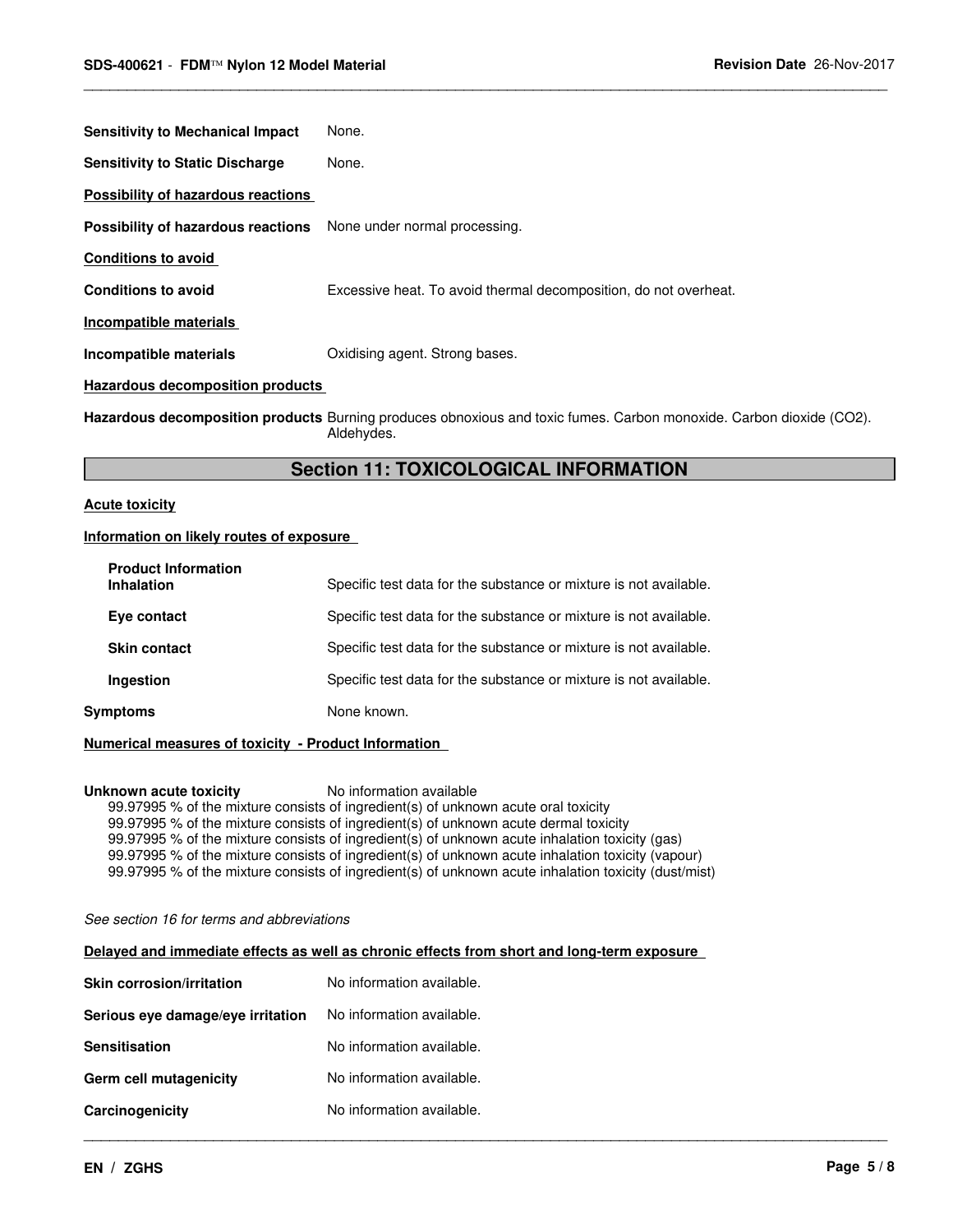| <b>Reproductive toxicity</b>             | No information available.                                                                                          |  |
|------------------------------------------|--------------------------------------------------------------------------------------------------------------------|--|
| <b>STOT - single exposure</b>            | No information available.                                                                                          |  |
| <b>STOT - repeated exposure</b>          | No information available.                                                                                          |  |
| <b>Aspiration hazard</b>                 | No information available                                                                                           |  |
|                                          |                                                                                                                    |  |
|                                          | <b>Section 12: ECOLOGICAL INFORMATION</b>                                                                          |  |
| <b>Ecotoxicity</b>                       |                                                                                                                    |  |
| Ecotoxicity                              |                                                                                                                    |  |
| <b>Unknown aquatic toxicity</b>          | 99.99995 % of the mixture consists of component(s) of unknown hazards to the aquatic<br>environment.               |  |
| Persistence and degradability            |                                                                                                                    |  |
| Persistence and degradability            | No information available.                                                                                          |  |
|                                          |                                                                                                                    |  |
| <b>Bioaccumulative potential</b>         |                                                                                                                    |  |
| <b>Bioaccumulation</b>                   | No information available.                                                                                          |  |
| <b>Mobility</b>                          |                                                                                                                    |  |
| <b>Mobility in soil</b>                  | No information available.                                                                                          |  |
| <b>Mobility</b>                          | No information available.                                                                                          |  |
| Other adverse effects                    |                                                                                                                    |  |
| Other adverse effects                    | No information available.                                                                                          |  |
|                                          | <b>Section 13: DISPOSAL CONSIDERATIONS</b>                                                                         |  |
|                                          |                                                                                                                    |  |
| <b>Waste treatment methods</b>           |                                                                                                                    |  |
| Waste from residues/unused<br>products   | Dispose of in accordance with local regulations. Dispose of waste in accordance with<br>environmental legislation. |  |
| <b>Contaminated packaging</b>            | Do not reuse empty containers.                                                                                     |  |
| <b>Section 14: TRANSPORT INFORMATION</b> |                                                                                                                    |  |
| Road transport                           |                                                                                                                    |  |
| <b>ADG</b>                               | Not regulated                                                                                                      |  |
| <b>IATA</b>                              | Not regulated                                                                                                      |  |
| <b>IMDG</b>                              | Not regulated                                                                                                      |  |
|                                          | Transport in bulk according to Annex II of MARPOL 73/78 and the IBC Code                                           |  |

\_\_\_\_\_\_\_\_\_\_\_\_\_\_\_\_\_\_\_\_\_\_\_\_\_\_\_\_\_\_\_\_\_\_\_\_\_\_\_\_\_\_\_\_\_\_\_\_\_\_\_\_\_\_\_\_\_\_\_\_\_\_\_\_\_\_\_\_\_\_\_\_\_\_\_\_\_\_\_\_\_\_\_\_\_\_\_\_\_\_\_\_\_

\_\_\_\_\_\_\_\_\_\_\_\_\_\_\_\_\_\_\_\_\_\_\_\_\_\_\_\_\_\_\_\_\_\_\_\_\_\_\_\_\_\_\_\_\_\_\_\_\_\_\_\_\_\_\_\_\_\_\_\_\_\_\_\_\_\_\_\_\_\_\_\_\_\_\_\_\_\_\_\_\_\_\_\_\_\_\_\_\_\_\_\_\_

**Transport in bulk according to Annex II of MARPOL 73/78 and the IBC Code** No information available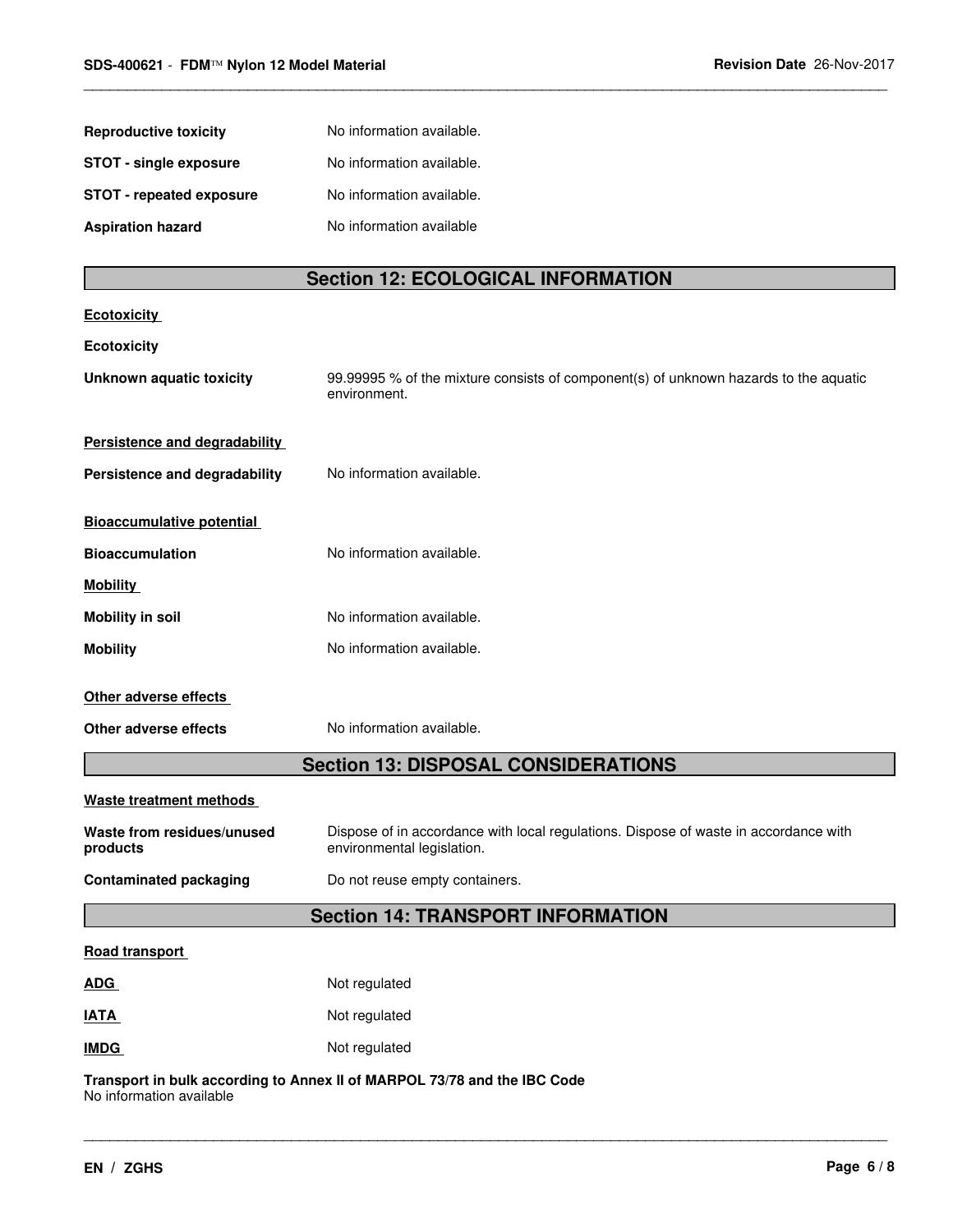# **Section 15: REGULATORY INFORMATION**

\_\_\_\_\_\_\_\_\_\_\_\_\_\_\_\_\_\_\_\_\_\_\_\_\_\_\_\_\_\_\_\_\_\_\_\_\_\_\_\_\_\_\_\_\_\_\_\_\_\_\_\_\_\_\_\_\_\_\_\_\_\_\_\_\_\_\_\_\_\_\_\_\_\_\_\_\_\_\_\_\_\_\_\_\_\_\_\_\_\_\_\_\_

#### **Safety, health and environmental regulations/legislation specific for the substance or mixture**

#### **New Zealand**

**National Regulations** See section 8 for national exposure control parameters

# **International Inventories**

| Complies |
|----------|
| Complies |
| Complies |
| Complies |
| Complies |
| Complies |
| Complies |
| Complies |
|          |

 **Legend:**

 **TSCA** - United States Toxic Substances Control Act Section 8(b) Inventory

 **DSL/NDSL** - Canadian Domestic Substances List/Non-Domestic Substances List

 **EINECS/ELINCS** - European Inventory of Existing Chemical Substances/European List of Notified Chemical Substances

 **ENCS** - Japan Existing and New Chemical Substances

 **IECSC** - China Inventory of Existing Chemical Substances

 **KECL** - Korean Existing and Evaluated Chemical Substances

 **PICCS** - Philippines Inventory of Chemicals and Chemical Substances

 **AICS** - Australian Inventory of Chemical Substances

#### **International Regulations**

**Ozone-depleting substances (ODS)** Not applicable

**Persistent Organic Pollutants** Not applicable

#### **Export Notification requirements** Not applicable

## **Section 16: OTHER INFORMATION**

### **Issuing Date** 11-Nov-2015

**Revision Date** 26-Nov-2017

**Revision Note**

The symbol (\*) in the margin of this SDS indicates that this line has been revised.

#### **Key or legend to abbreviations and acronyms used in the safety data sheet**

|         | Legend Section 8: EXPOSURE CONTROLS/PERSONAL PROTECTION |      |                                  |
|---------|---------------------------------------------------------|------|----------------------------------|
| TWA     | TWA (time-weighted average)                             | STEL | STEL (Short Term Exposure Limit) |
| Ceiling | Maximum limit value                                     |      | Skin designation                 |
| ⌒       | Carcinogen                                              |      |                                  |

#### **Disclaimer**

**The information provided in this Safety Data Sheet derives from a third party source. Whilst we believe that the information is correct as at the date of its publication, we do not make any representations or warranties regarding the accuracy or completeness of the information nor the quality or specification of any materials, substances or mixtures referred to herein (collectively, "Materials"). The information is being provided solely as a guideline for the safe handling, use, consumption, processing, storage, transportation, disposal and release of the Materials. The information may not be**